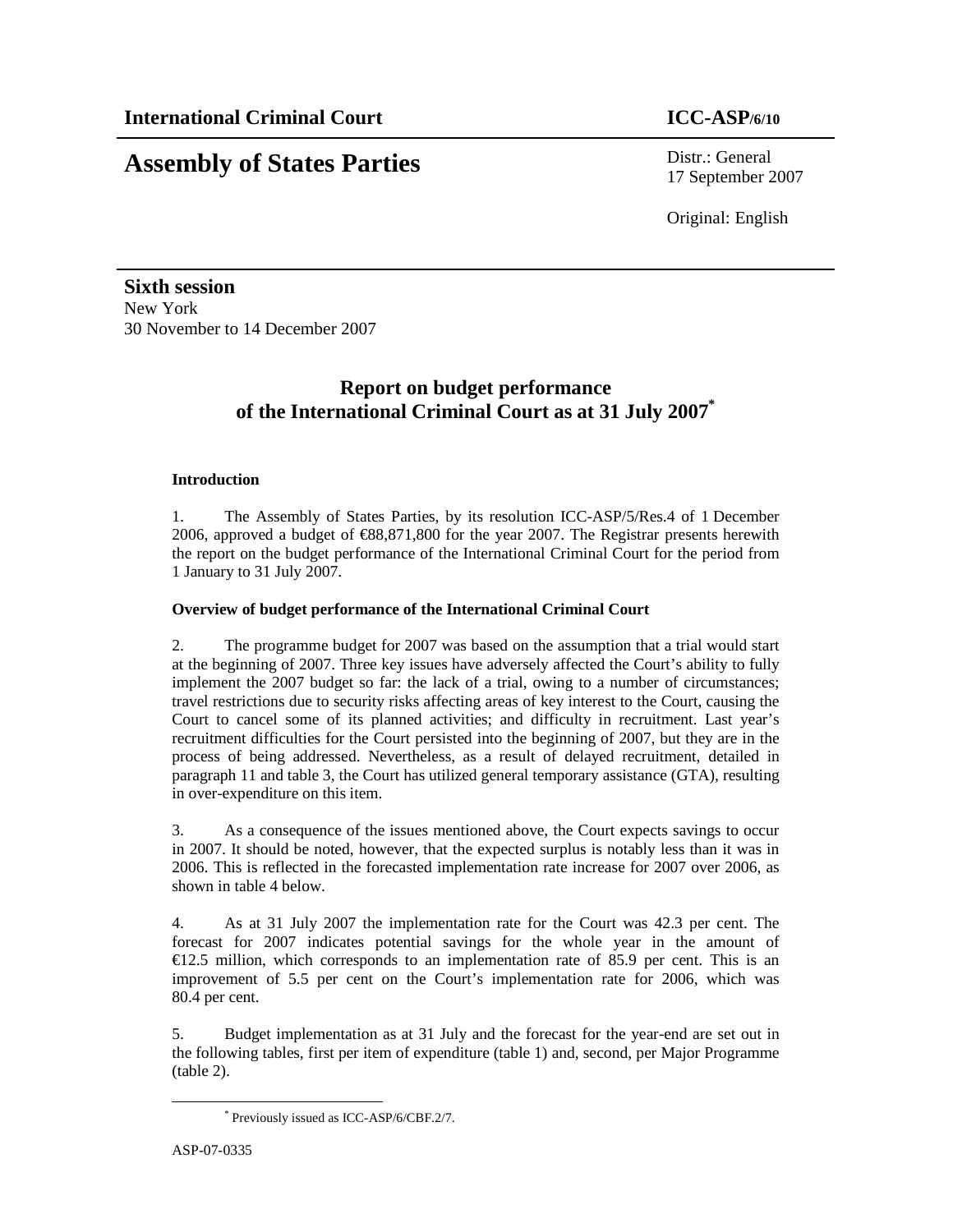|                                     | Approved<br>budget<br>2007<br>[1] | Expenditure <sup>1</sup> as<br>at 31 July 2007<br>[2] | Implementation<br>rate as at 31 July<br>2007 in %<br>$[2]/[1]=[3]$ | Forecast 2007<br>$[4]$ | Forecasted<br>implementation<br>rate as at 31<br>December<br>2007 in %<br>$[4]/[1]=[5]$ |
|-------------------------------------|-----------------------------------|-------------------------------------------------------|--------------------------------------------------------------------|------------------------|-----------------------------------------------------------------------------------------|
| Judges                              | 5,833                             | 1,669                                                 | 28.6                                                               | $5,712^2$              | 97.9                                                                                    |
| Sub-total judges                    | 5,833                             | 1.669                                                 | 28.6                                                               | 5,712                  | 97.9                                                                                    |
| Staff costs                         | 47,021                            | 19,372                                                | 41.2                                                               | 36,239                 | 77.1                                                                                    |
| General temporary assistance        | 7,106                             | 4,675                                                 | 65.8                                                               | 8,336                  | 117.3                                                                                   |
| Temporary assistance for meetings   | 1,672                             | 286                                                   | 17.1                                                               | 1,600                  | 95.7                                                                                    |
| Overtime                            | 324                               | 114                                                   | 35.2                                                               | 265                    | 81.8                                                                                    |
| Consultants                         | 239                               | 168                                                   | 70.3                                                               | 288                    | 120.6                                                                                   |
| Sub-total staff costs               | 56.362                            | 24,615                                                | 43.7                                                               | 46,728                 | 82.9                                                                                    |
| Travel                              | 4,058                             | 1,620                                                 | 39.9                                                               | 3,058                  | 75.4                                                                                    |
| Hospitality                         | 48                                | 22                                                    | 45.8                                                               | 48                     | 100.0                                                                                   |
| Contractual services incl. training | 7,539                             | 2,976                                                 | 39.5                                                               | 7,052                  | 93.5                                                                                    |
| General operating expenses          | 11,308                            | 5,221                                                 | 46.2                                                               | 10,265                 | 90.8                                                                                    |
| Supplies and materials              | 1,500                             | 507                                                   | 33.8                                                               | 1,069                  | 71.3                                                                                    |
| Furniture and equipment             | 2,223                             | 944                                                   | 42.5                                                               | 2,418                  | 108.8                                                                                   |
| Sub-total non-staff costs           | 26,677                            | 11,290                                                | 42.3                                                               | 23,909                 | 89.6                                                                                    |
| <b>Total ICC</b>                    | 88,872                            | 37,574                                                | 42.3                                                               | 76,350                 | 85.9                                                                                    |

### **Table 1: Budgetary performance 2007: resource utilization by item of expenditure – total ICC (thousands of euros)**

Footnotes:

1. SAP status as at 21 August 2007.

2. 2.85 million euros in 2007 forecasted figures for Judges pension accrual.

## **Table 2: Budget performance 2007: summary by Major Programme (thousands of euros)\***

|                                | Approved<br>budget<br>2007 | Expenditure as<br>at 31 July 2007 | Implementation<br>rate as at 31 July<br>2007 in % | Forecast 2007 | Forecasted<br>implementation<br>rate as at 31<br>December<br>2007 in % |
|--------------------------------|----------------------------|-----------------------------------|---------------------------------------------------|---------------|------------------------------------------------------------------------|
|                                | $[1]$                      | $\lceil 2 \rceil$                 | $[2]/[1]=[3]$                                     | [4]           | $[4]/[1]=[5]$                                                          |
| Major Programme I              |                            |                                   |                                                   |               |                                                                        |
| Judiciary                      | 9,999                      | 3,458                             | 34.5                                              | 8,954         | 89.6                                                                   |
| Major Programme II             |                            |                                   |                                                   |               |                                                                        |
| Office of the Prosecutor       | 23,371                     | 9.743                             | 41.7                                              | 19,675        | 84.2                                                                   |
| Major Programme III            |                            |                                   |                                                   |               |                                                                        |
| Registry                       | 48,841                     | 23,213                            | 47.5                                              | 42,676        | 87.4                                                                   |
| Major Programme IV             |                            |                                   |                                                   |               |                                                                        |
| Secretariat of the ASP         | 4,378                      | 925                               | 21.1                                              | 3,822         | 87.3                                                                   |
| Major Programme V              |                            |                                   |                                                   |               |                                                                        |
| Investment in Court's premises | 2,283                      | 235                               | 10.3                                              | 1,222         | 53.5                                                                   |
| <b>Total ICC</b>               | 88,872                     | 37,574                            | 42.3                                              | 76,350        | 85.9                                                                   |

\* Distributed maintenance included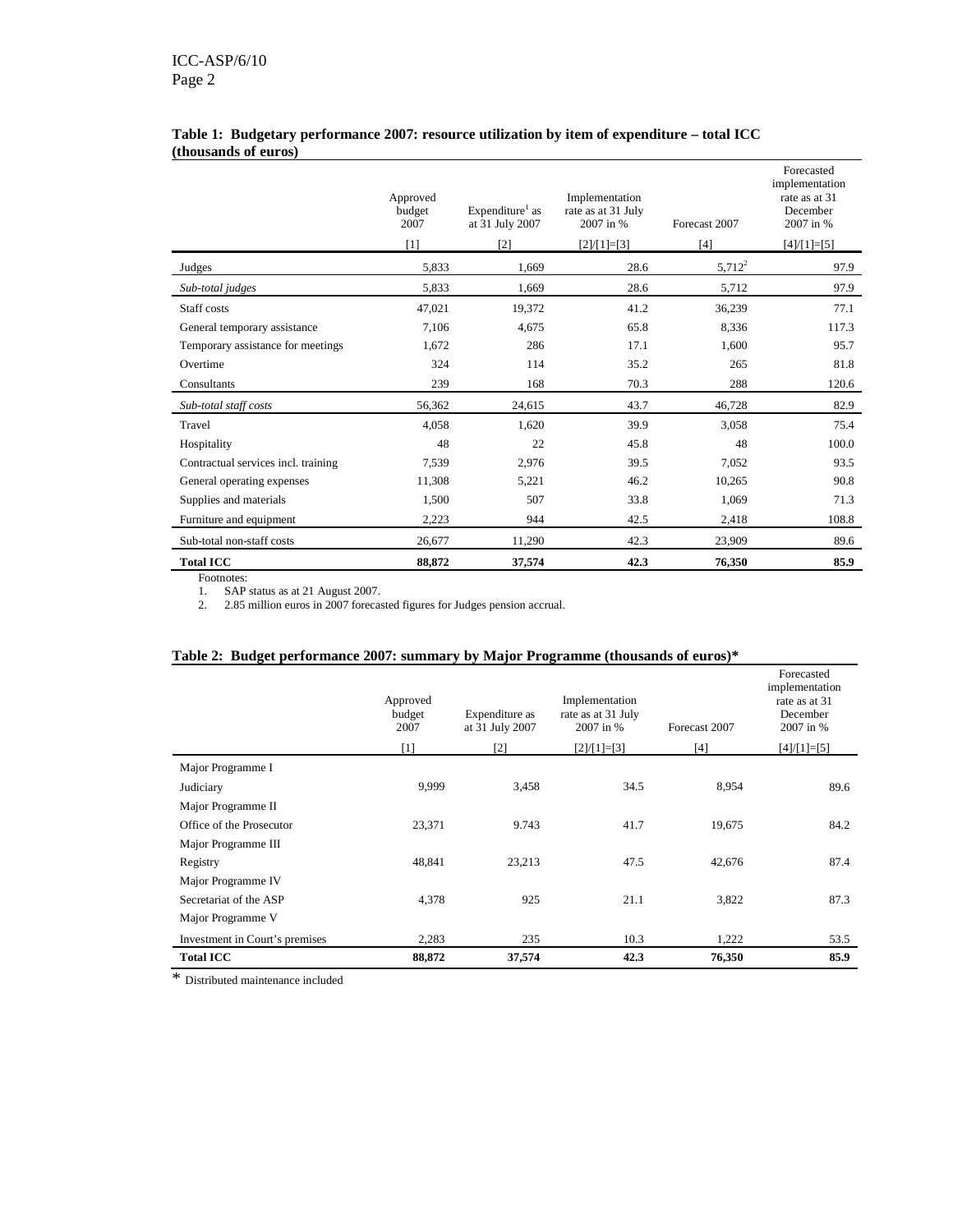### **Overview of resource utilization**

6. The Court's improved implementation rate in 2007 is attributable to several parallel factors. Recruitment shortfalls have been partly compensated for by an increase in GTA budget implementation. The relatively low implementation rate in Major Programme IV as at July is related to the uneven rate of expenditure under this programme. Major meetings will take place during the  $4<sup>th</sup>$  quarter of 2007 leading to fuller utilization of the funds. In Major programme V (Investment in the Court's Premises) expenditures have been low to date as compared to the budget, due to changing assumptions concerning the interim premises. Finally, unbudgeted infrastructure investments for the Central African Republic have had an impact on the budget, particularly in the area of furniture and equipment.

7. The Court wishes to put the forecasted improved implementation of 85.9 per cent for 2007 in perspective with its difficulties in recovering State Parties' contributions. As at 31 July, the outstanding contributions for 2007 represented 23 per cent of the current year's assessed contributions. In addition, outstanding contributions from prior years amounted to approximately  $\epsilon$  million. The Court is confident this year's progress in budget implementation will continue in 2008 and is concerned that the combination of late payments and efficient budget implementation could lead to future financial constraints for the Court. As a consequence, efforts made to recover all outstanding contributions as early as possible in the year will become more and more important to the Court.

8. Major Programme V remains a difficult programme to analyse in terms of implementation rate, due to the fact that budgeted assumptions quickly became outdated. Under the new assumptions, space limitations remain an issue for the Court. These limitations are partially compensated for by the implementation of alternative measures such as the construction of an additional server room on the unoccupied parking lot of the headquarters building.

9. Figure 1 below draws a comparison between the basic budget and expenditure of the Court. Figure 2 provides the information for situation-related budget and expenditure.



**Figure 1: Comparison between basic budget and expenditure, by Major Programme, as at 31 July 2007 (thousands of euros)** 

Note: MP I = Major Programme 1, Judiciary; MP II = Major Programme II, Prosecutor; MP III = Major Programme III, Registry; MP IV = Major Programme IV, Secretariat of the Assembly of States Parties; MP V = Major Programme V, Investment in the Court's Premises.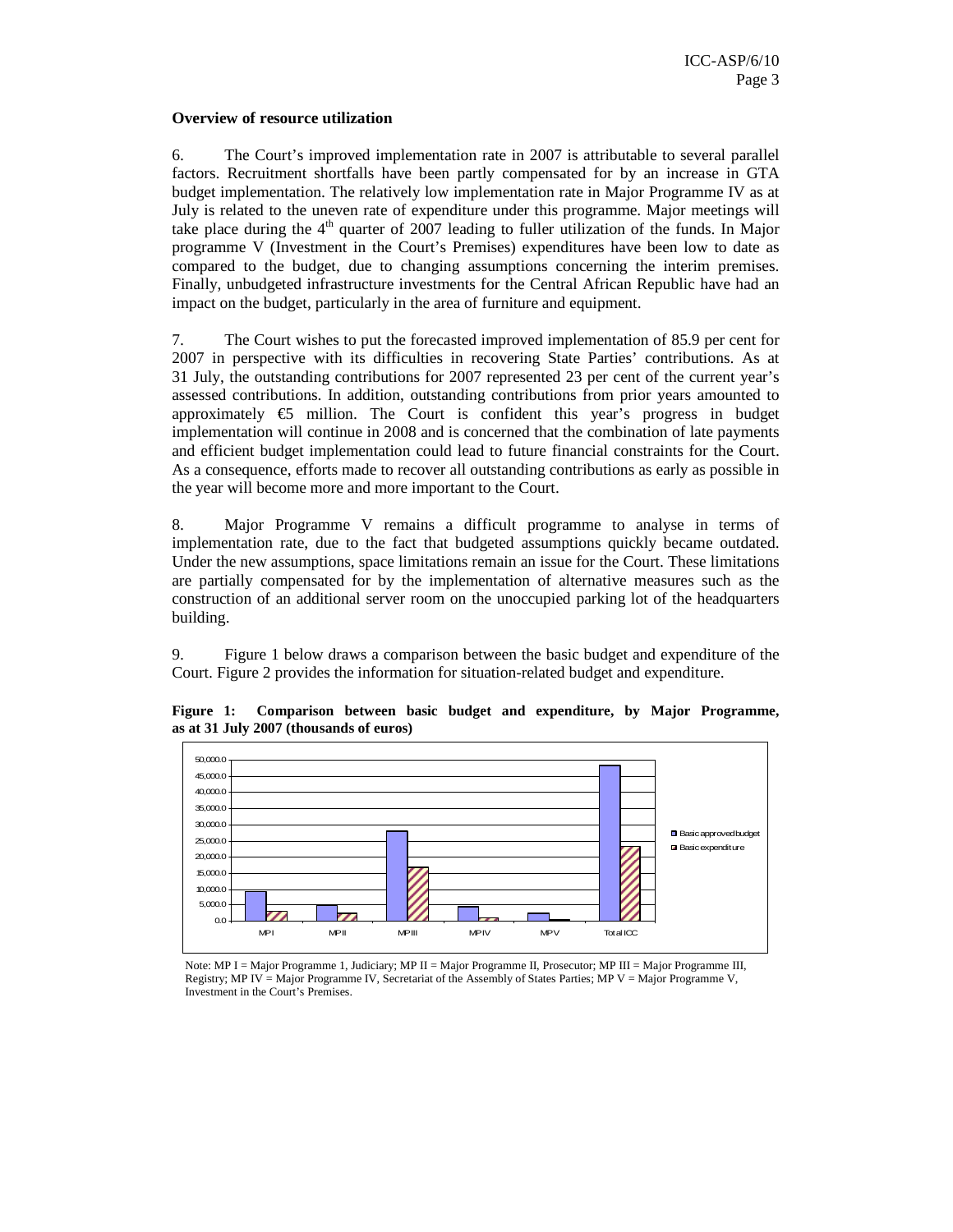



10. Further details on the basic and situation-related budget by Major Programme are provided in tables 1a and 1b of the annex.

11. Data on post occupancy can be found in the following two tables. Measures have been implemented to speed up the recruitment process, with further measures currently under consideration. By the end of the year, the Court expects to have recruited an additional 83 posts, leading to an improvement in its recruitment backlog.

|                                  | Post<br>type<br>$\lceil 1 \rceil$ | Approved<br>posts<br>2007<br>$\lceil 2 \rceil$ | Posts filled<br>as at 31 July<br>2007<br>$[3]$ | Posts under<br>recruitment<br>as at 31 July<br>2007<br>$[4]$ | Advertised<br>posts not<br>under<br>recruitment<br>as at 31 July<br>2007<br>[5] | Vacant posts<br>not advertised<br>as at 31 July<br>2007<br>[6] | Forecasted<br>filled posts at<br>31 December<br>2007<br>$[7]$ |
|----------------------------------|-----------------------------------|------------------------------------------------|------------------------------------------------|--------------------------------------------------------------|---------------------------------------------------------------------------------|----------------------------------------------------------------|---------------------------------------------------------------|
| Major Programme I                | $\mathbf{P}$                      | 27                                             | 21                                             | $\overline{4}$                                               |                                                                                 |                                                                | 23                                                            |
|                                  | <b>GS</b>                         | 16                                             | 9                                              | $\overline{c}$                                               | $\overline{c}$                                                                  | 3                                                              | 13                                                            |
| Major Programme II               | P                                 | 135                                            | 93                                             | 23                                                           | 10                                                                              | 8                                                              | 110                                                           |
|                                  | <b>GS</b>                         | 65                                             | 45                                             | 4                                                            | 9                                                                               | 7                                                              | 60                                                            |
| Major Programme III              | $\mathbf{P}$                      | 159                                            | 118                                            | 16                                                           | 22                                                                              | 5                                                              | 128                                                           |
|                                  | <b>GS</b>                         | 233                                            | 179                                            | 25                                                           | 13                                                                              | 15                                                             | 215                                                           |
| Major Programme IV               | P                                 | $\overline{4}$                                 | 3                                              | $\mathbf{0}$                                                 | $\mathbf{0}$                                                                    | 1                                                              | 3                                                             |
|                                  | <b>GS</b>                         | 5                                              | 4                                              | $\mathbf{0}$                                                 | $\mathbf{0}$                                                                    |                                                                | 3                                                             |
| Major Programme V                | P                                 | $\overline{c}$                                 | $\mathbf{0}$                                   | 1                                                            | 1                                                                               | $\Omega$                                                       | 1                                                             |
| Investment in Court's premises   | <b>GS</b>                         |                                                | $\mathbf{0}$                                   | $\overline{0}$                                               | $\boldsymbol{0}$                                                                |                                                                | $\boldsymbol{0}$                                              |
| Sub-total Professional staff     | $\mathbf{P}$                      | 327                                            | 235                                            | 45                                                           | 34                                                                              | 15                                                             | 264                                                           |
| Sub-total General Services staff | <b>GS</b>                         | 320                                            | 237                                            | 30                                                           | 24                                                                              | 27                                                             | 291                                                           |
| <b>Total ICC</b>                 |                                   | 647                                            | 472                                            | 75                                                           | 58                                                                              | 42                                                             | 555                                                           |

**Table 3: Staffing 2007: Approved posts versus filled posts by post type (professional and general services staff)** 

Note: MP I = Major Programme 1, Judiciary; MP II = Major Programme II, Prosecutor; MP III = Major Programme III, Registry; MP IV = Major Programme IV, Secretariat of the Assembly of States Parties; MP V = Major Programme V, Investment in the Court's Premises.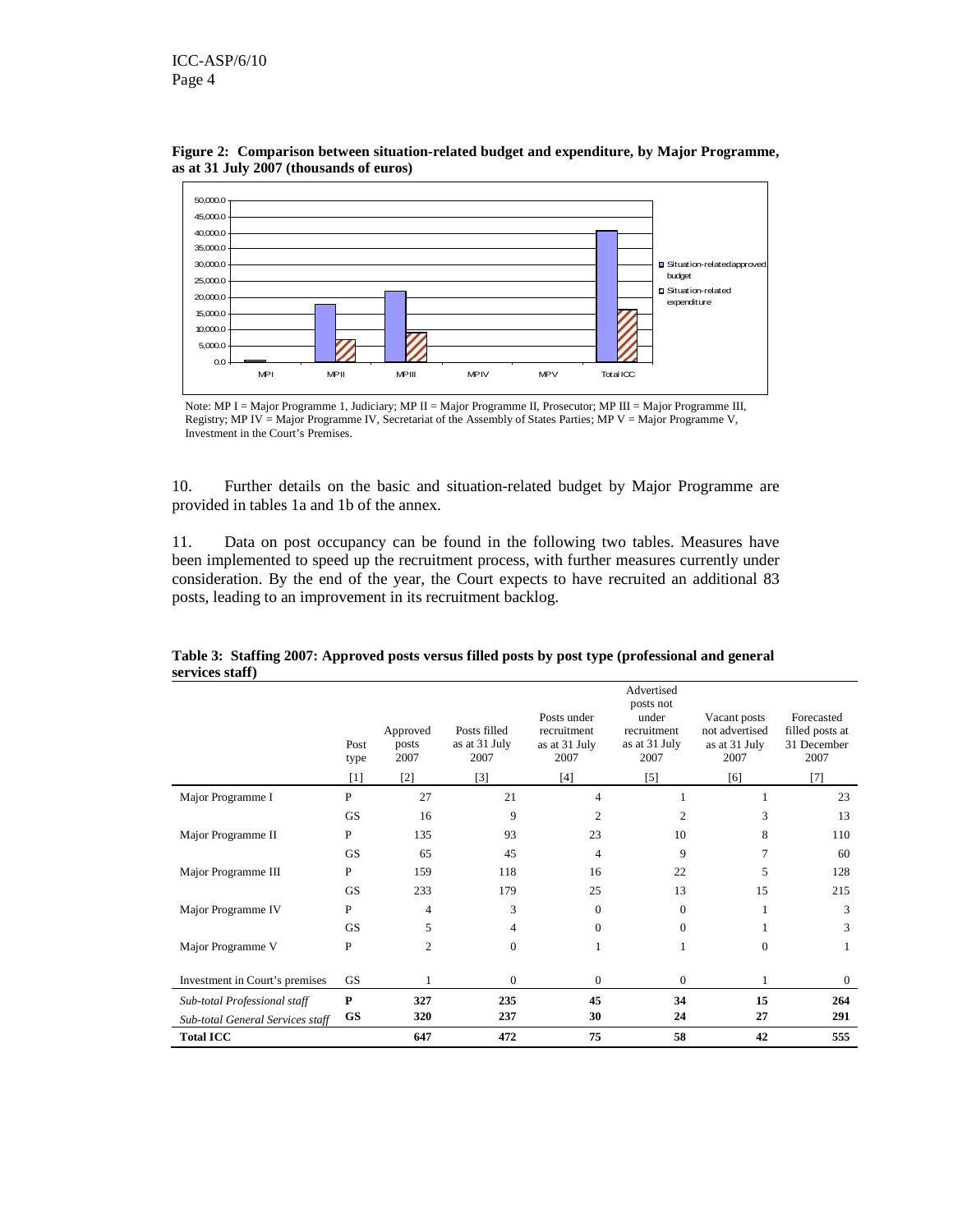12. Table 4 below shows the Court's budget performance since its establishment. As can be seen, the implementation rate improved from 69.5 per cent during the combined budget year 2002/2003, which marked the beginning of the Court, to 80.4 per cent at the end of 2006. It is expected that the implementation rate will further improve in 2007 to 85.9 per cent.

| Budget year | Approved budget | Expenditure<br>as at 31 August <sup>1</sup> | Implementation rate<br>as at 31 August in % | Forecast 2007 | Implementation rate<br>as at 31 December |
|-------------|-----------------|---------------------------------------------|---------------------------------------------|---------------|------------------------------------------|
|             | [1]             | [2]                                         | $[2]/[1]=[3]$                               | [4]           | $[4]/[1]=[5]$                            |
| 2002/2003   | 30,893          | n.a.                                        | n.a.                                        | 21,479        | 69.5                                     |
| 2004        | 53,071          | 22.421                                      | 42.2                                        | 43,510        | 82.0                                     |
| 2005        | 66,891          | 32,342                                      | 48.4                                        | 62,120        | $92.8^2$                                 |
| 2006        | 80,417          | 37,288                                      | 46.4                                        | 64,678        | 80.4                                     |
| 2007        | 88,872          | 44.651                                      | 50.2                                        | 76,350        | 85.9                                     |

**Table 4: Comparison of budget performance from 2002 to 2007 (thousands of euros)** 

1. Data from SAP as at 5 September.

2. €6.3 million included for Judges' pension liability. Without the pension costs the implementation rate would be 83.4%.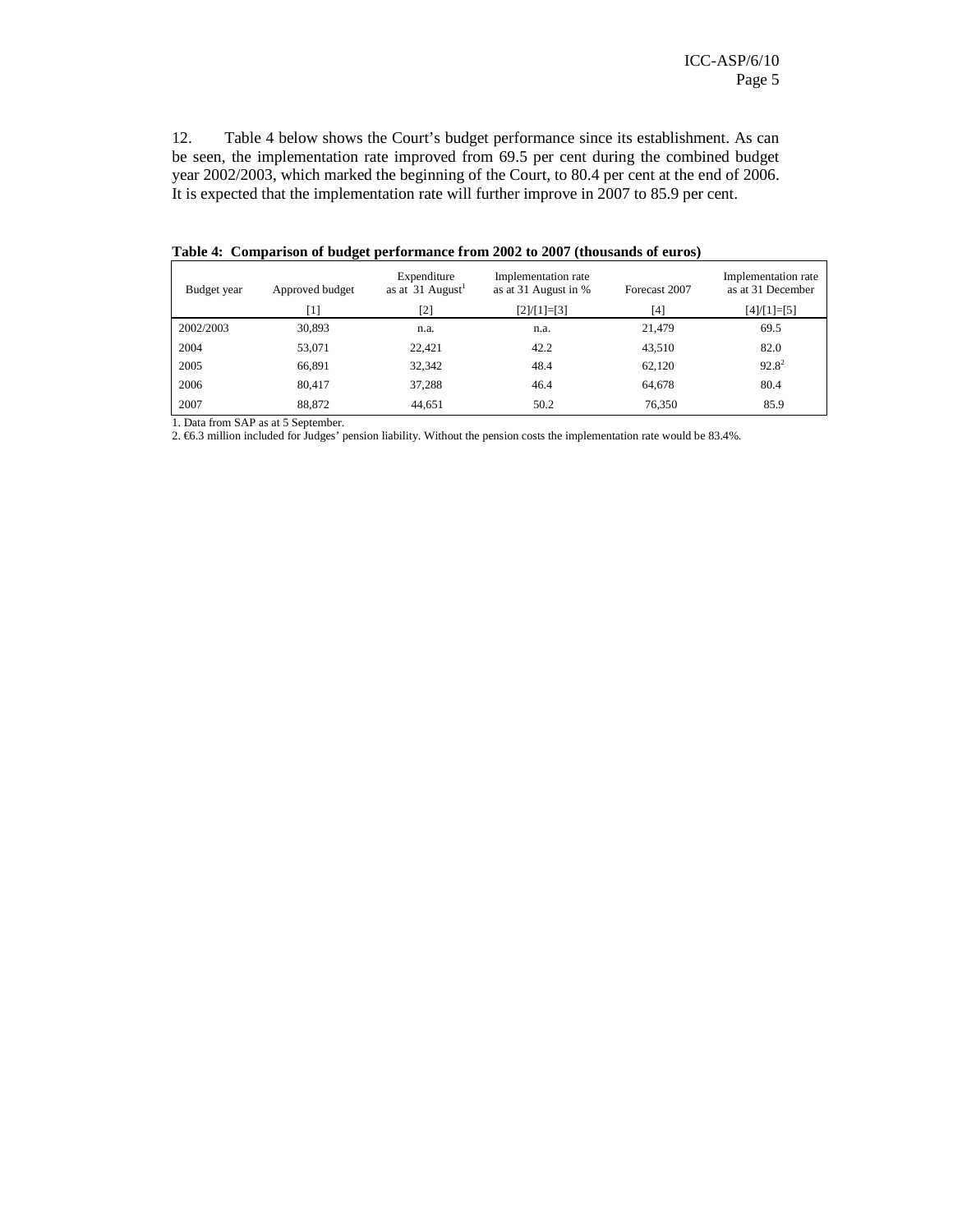## **Annex**

|                                                 | 2007 basic<br>appropriation | <b>July 2007</b><br>basic<br>expenditure | Implementation<br>rate in % as at<br>31 July 2007 | 2007<br>situation-<br>related<br>appropriation | <b>July 2007</b><br>situation-<br>related<br>expenditure | Implementation<br>rate in % as at<br>31 July 2007 |
|-------------------------------------------------|-----------------------------|------------------------------------------|---------------------------------------------------|------------------------------------------------|----------------------------------------------------------|---------------------------------------------------|
| Major Programme I                               | 9,263                       | 3,305                                    | 35.7                                              | 736                                            | 153                                                      | 20.8                                              |
| Judiciary                                       |                             |                                          |                                                   |                                                |                                                          |                                                   |
| Presidency                                      | 2,471                       | 1,015                                    | 41.1                                              |                                                |                                                          |                                                   |
| Chambers                                        | 6,792                       | 2,290                                    | 33.7                                              | 736                                            | 153                                                      | 20.8                                              |
| Major Programme II                              | 5,002                       | 2,401                                    | 48.0                                              | 18,369                                         | 7,344                                                    | 40.0                                              |
| Office of the Prosecutor                        |                             |                                          |                                                   |                                                |                                                          |                                                   |
| Prosecutor                                      | 2,912                       | 1,510                                    | 51.9                                              | 4,580                                          | 1,561                                                    | 34.1                                              |
| Jurisdiction, Complementarity & Coop.<br>Div    | 899                         | 357                                      | 39.8                                              | 1,076                                          | 402                                                      | 37.3                                              |
| <b>Investigations Division</b>                  | 599                         | 245                                      | 41.0                                              | 9,908                                          | 4,034                                                    | 40.7                                              |
| <b>Prosecution Division</b>                     | 592                         | 289                                      | 48.7                                              | 2,805                                          | 1,347                                                    | 48.0                                              |
| Major Programme III                             | 27,513                      | 15,047                                   | 59.3                                              | 21,328                                         | 8,160                                                    | 38.3                                              |
| Registry                                        |                             |                                          |                                                   |                                                |                                                          |                                                   |
| Office of the Registrar                         | 6,142                       | 3,069                                    | 50.0                                              | 2,119                                          | 784                                                      | 37.0                                              |
| Common Administrative Services<br>Division      | 12,288                      | 7,857                                    | 63.9                                              | 6,311                                          | 2,979                                                    | 47.2                                              |
| Division of Court Services                      | 5,474                       | 2,291                                    | 41.9                                              | 8.611                                          | 3266                                                     | 37.9                                              |
| Public Information and Documentation<br>Section | 1,310                       | 791                                      | 60.4                                              | 1,354                                          | 279                                                      | 20.6                                              |
| Division of Victims and Counsel                 | 1,581                       | 881                                      | 55.7                                              | 2,933                                          | 852                                                      | 29.0                                              |
| Secretariat of the Trust Fund for<br>Victims    | 718                         | 158                                      | 22.0                                              |                                                |                                                          |                                                   |
| Major Programme IV                              | 4,378                       | 928                                      | 21.2                                              |                                                |                                                          |                                                   |
| Secretariat of the ASP                          |                             |                                          |                                                   |                                                |                                                          |                                                   |
| Major Programme V                               | 2,283                       | 236                                      | 10.3                                              |                                                |                                                          |                                                   |
| Investment in Court's premises                  |                             |                                          |                                                   |                                                |                                                          |                                                   |
| <b>Interim Premises</b>                         | 1,773                       | 126                                      | 7.1                                               |                                                |                                                          |                                                   |
| <b>Permanent Premises</b>                       | 510                         | 110                                      | 21.6                                              |                                                |                                                          |                                                   |
| <b>Total ICC</b>                                | 48,439                      | 21,917                                   | 45.2                                              | 40,433                                         | 15,657                                                   | 38.7                                              |

#### **Table 1a: Budget performance 2007 by Major Programme - basic budget and situation-related expenditure (thousands of euros)\***

**\*** Distributed maintenance included.